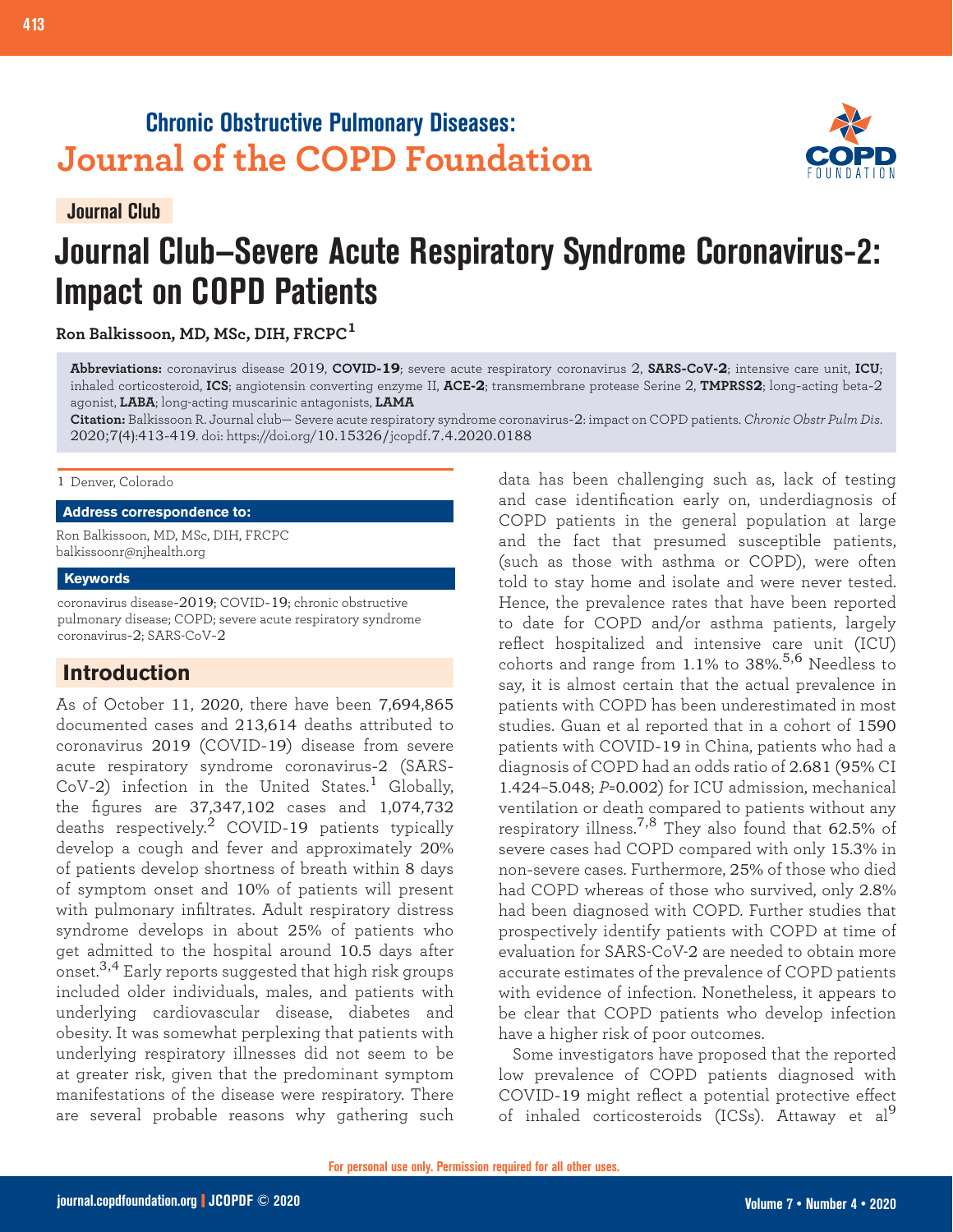assembled a large cohort of 15,586 symptomatic patients at the Cleveland Clinic who were tested for COVID-19. Of those, 9.2% had COPD. Adjusting for covariates, they found no significant differences in the rate of COVID-19 positivity between COPD and non-COPD patients. They did note significantly higher rates of hospitalization, (adjusted odds ratio of 1.36), ICU admissions (adjusted odds ratio 1.2) and invasive mechanical ventilation (adjusted odds ratio 1.49) in the COPD patients compared to non-COPD patients. They also found that patients who tested positive for COVID-19 were 2.4 times less likely to have used ICSs at the time of testing than those who tested negatively (18.3% versus 44.8%, *P*<0.001).9 There has been ongoing debate regarding the relative benefit and risks of ICSs in patients with COPD particularly with regard to evidence suggesting an increased risk of lower respiratory tract infections.10 Recent studies have shown exposure to ICSs correlated with lower expression of angiotensin converting enzyme II (ACE-2) and transmembrane protease Serine 2 (TMPRSS 2) receptors, the entry receptors used by SARS-CoV-2 in sputum cells.<sup>11</sup> Others have shown that ICSs may suppress SARS-CoV-2 replication<sup>11</sup> or inhibit the production of cytokines in cells exposed to other human coronaviruses.12 Oral dexamethasone has also been shown to reduce the risk of death in people with severe COVID-19. 13,14 Interestingly, there have been studies that suggested that the risk of lower respiratory tract infections may be related to the dose of the ICS used, suggesting that lower dose ICSs may be optimally efficacious and safest.15-19 The question remains: should we try to minimize ICSs because of the potential risk of rendering COPD patients more susceptible to infection or should we increase the dose to exploit potential protective effects?

Hence, there remain ongoing questions about the actual prevalence of COPD in COVID-19 patients and what factors may render COPD patients more susceptible to more severe disease. Also, there remain controversies regarding the benefits versus risks of ICSs in patients with COPD. In this Journal Club I examine some of the more recent papers that have addressed these issues.

*Note: Abstracts are presented in their original published format and have not been edited to match JCOPDF style*

#### **Abstract 1**

**Prevalence, Severity and Mortality Associated with COPD and Smoking in Patients with COVID-19: A Rapid Systematic Review and Meta-Analysis**

Alqahtani JS, Oyelade T, Aldhahir AM, et al. *Plos One*. 2020;15(5):e0233147 doi: https://doi.org/10.1371/journal.pone.0233147

**Background:** Coronavirus disease 2019 (COVID-19) is an evolving infectious disease that dramatically spread all over the world in the early part of 2020. No studies have yet summarized the potential severity and mortality risks caused by COVID-19 in patients with chronic obstructive pulmonary disease (COPD), and we update information in smokers.

**Methods:** We systematically searched electronic databases from inception to March 24, 2020. Data were extracted by two independent authors in accordance with the Preferred Reporting Items for Systematic Reviews and Meta-Analyses guidelines. Study quality was assessed using a modified version of the Newcastle-Ottawa Scale. We synthesized a narrative from eligible studies and conducted a metaanalysis using a random-effects model to calculate pooled prevalence rates and 95% confidence intervals (95%CI).

**Results:** In total, 123 abstracts were screened, and 61 full-text manuscripts were reviewed. A total of 15 studies met the inclusion criteria, which included a total of 2473 confirmed COVID-19 patients. All studies were included in the meta-analysis. The crude case fatality rate of COVID-19 was 7.4%. The pooled prevalence rates of COPD patients and smokers in COVID-19 cases were 2% (95% CI, 1%– 3%) and 9% (95% CI, 4%–14%) respectively. COPD patients were at a higher risk of more severe disease (risk of severity =  $63\%$ ,  $(22/35)$  compared to patients without COPD 33.4% (409/1224) [calculated RR, 1.88 (95% CI, 1.4–2.4)]. This was associated with higher mortality (60%). Our results showed that  $22\%$  (31/139) of current smokers and 46% (13/28) of ex-smokers had severe complications. The calculated RR showed that current smokers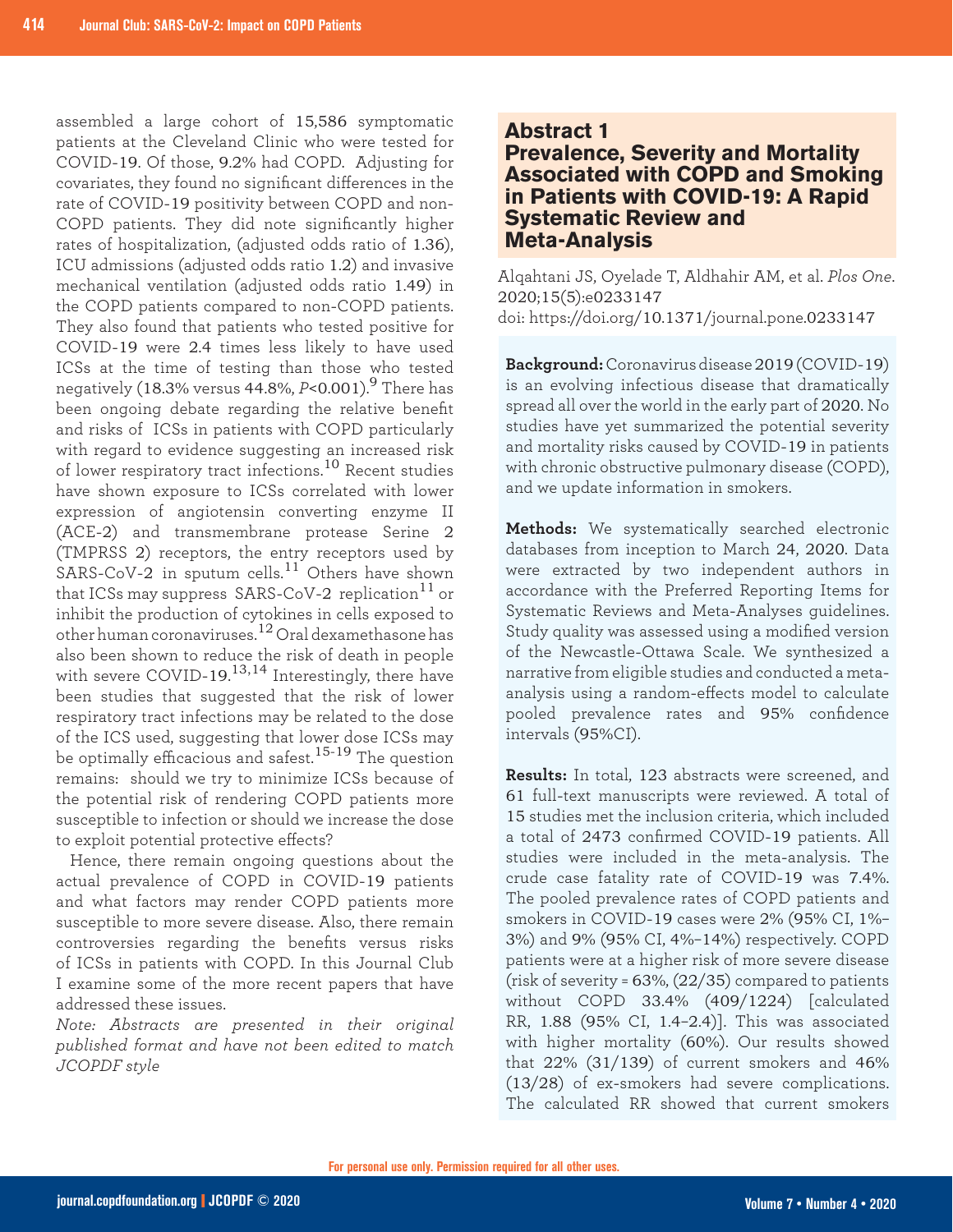were 1.45 times more likely [95% CI: 1.03–2.04] to have severe complications compared to former and never smokers. Current smokers also had a higher mortality rate of 38.5%.

**Conclusion:** Although COPD prevalence in COVID-19 cases was low in current reports, COVID-19 infection was associated with substantial severity and mortality rates in COPD. Compared to former and never smokers, current smokers were at greater risk of severe complications and higher mortality rate. Effective preventive measures are required to reduce COVID-19 risk in COPD patients and current smokers.

#### **Comments**

This was the first systematic review to look at the prevalence of SARS-CoV-2 cases specifically in COPD patients as well as in smokers and non-smokers. Of the 15 studies that met inclusion criteria 14 of them were from China (n=2452) and 1 from the United States (n=21 patients). As noted in the Introduction, the prevalence rate in COPD patients was relatively low at 58/2473 (2.3%). The studies included in this analysis had relatively small sample sizes with 13 of the 15 studies having fewer than 200 patients (range 21- 1099). Only 6 of the studies had data on severe cases and only 3 studies reported on COPD survival and death rates specifically. Another important omission is the lack of data on comorbidities often associated with COPD given their potential impact on severity of illness and mortality. Nonetheless, the finding that patients with COPD and current smokers appear to be at greater risk of severe complications certainly validates the concern for the risk to COPD patients of becoming infected and requires further research to help clinicians and patients establish effective prevention strategies. The findings also highlight the need for further research to find the mechanisms that render COPD patients and current smokers at higher risk for more severe disease and higher mortality.

#### **Abstract 2**

**Underlying Respiratory Diseases, Specifically COPD, and Smoking are Associated With Severe COVID-19 Outcomes: A Systematic Review and Meta-Analysis**

Sanchez-Ramirez DC, Mackey D. *Respir Med*. 2020; 171:106096. doi: https://doi.org/10.1016/j.rmed.2020.106096

**Background:** An outbreak of Corona Virus Disease 2019 (COVID-19) has spread rapidly reaching over 3 million of confirmed cases worldwide. The association of respiratory diseases and smoking, both highly prevalent globally, with COVID-19 severity has not been elucidated. Given the gap in the evidence and the growing prevalence of COVID-19, the objective of this study was to explore the association of underlying respiratory diseases and smoking with severe outcomes in patients with COVID-19 infection.

**Methods:** A systematic search was performed to identify studies reporting prevalence of respiratory diseases and/or smoking in relation with disease severity in patients with confirm COVID-19, published between January 1 to April 15, 2020 in English language. Pooled odds-ratio (OR) and 95% confidence intervals (95% CI) were calculated.

**Findings:** Twenty-two studies met the inclusion criteria. All the studies presented data of 13,184 COVID-19 patients (55% males). Patients with severe outcomes were older and a larger percentage were males compared with the non-severe. Pooled analysis showed that prevalence of respiratory diseases (OR 4.21; 95% CI, 2.9–6.0) and smoking (current smoking OR 1.98; 95% CI, 1.16–3.39 and former smoking OR 3.46; 95% CI, 2.46–4.85) were significantly associated with severe COVID-19 outcomes.

**Interpretation:** Results suggested that underlying respiratory diseases, specifically COPD, and smoking were associated with severe COVID-19 outcomes. These findings may support the planning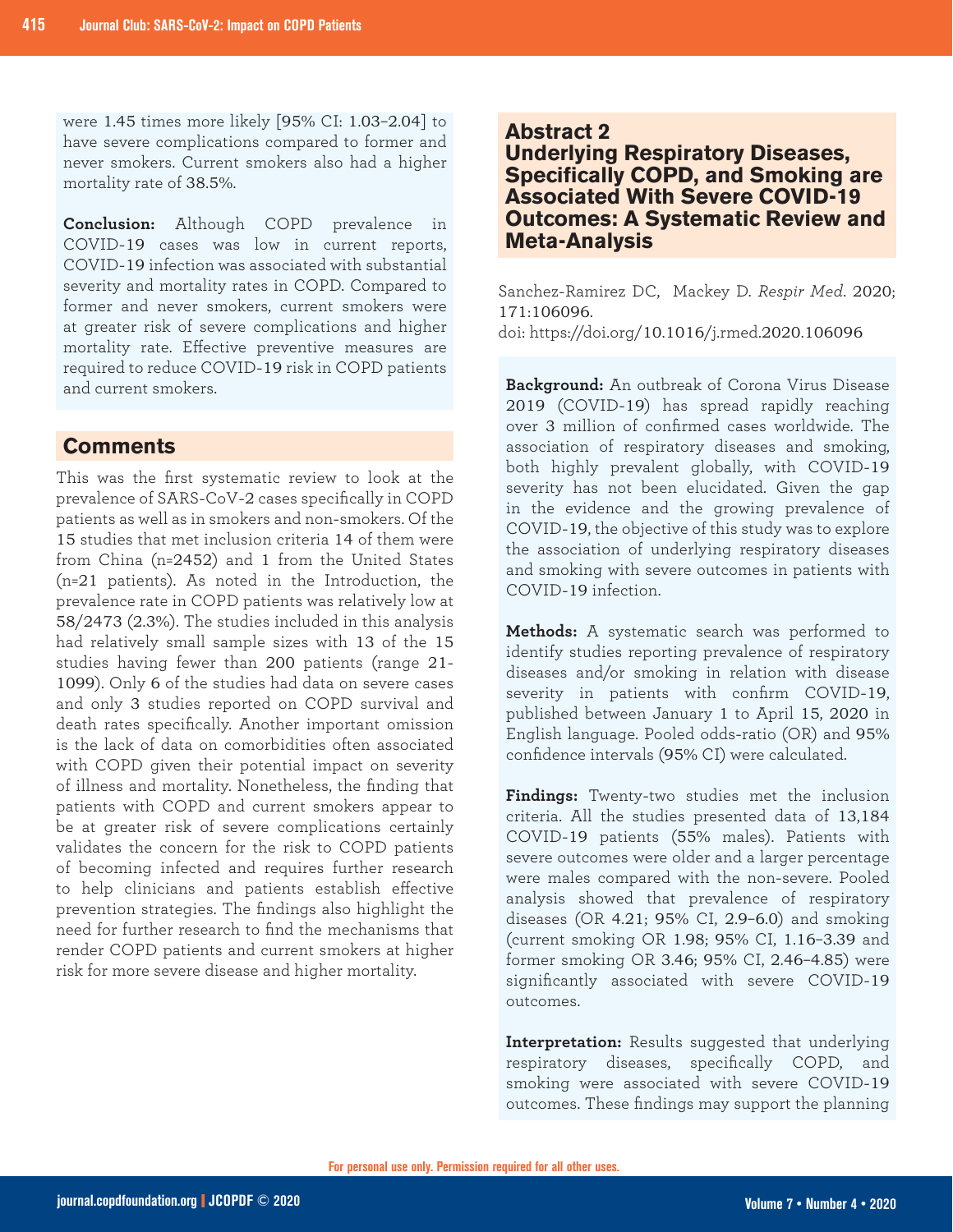of preventive interventions and could contribute to improvements in the assessment and management of patient risk factors in clinical practice, leading to the mitigation of severe outcomes in patients with COVID-19 infection.

### **Comments**

This systematic review and meta-analysis of 22 studies included 1 Centers for Disease Control study of the U.S. population (7162 patients) and the remaining studies were from China with a total patient cohort of 13,184. The remaining 21 studies reported the prevalence of respiratory diseases and included 12,976 patients. This study is significant for not only demonstrating an association between the increased risk for severe disease in patients who are current smokers but also for former smokers. Furthermore, this study also indicated an increased risk for patients with underlying chronic respiratory diseases. COPD was the main respiratory disease documented in the studies. There was a higher prevalence of underlying respiratory disease (12%) found in patients with severe COVID-19 outcomes compared with the non-severe outcomes group (4%). These are similar to the findings of Attaway et al mentioned above.<sup>9</sup> Hopefully, the results from these studies assist in the development of intervention programs aimed at prevention and improving patient assessment and management. Further research is also required to look at the causal mechanisms underlying these observed associations.

#### **Abstract 3**

### **Distribution of ACE2, CD147, CD26, and Other SARS-CoV-2 Associated Molecules in Tissues and Immune Cells in Health and in Asthma, COPD, Obesity, Hypertension, and COVID-19 Risk Factors**

Radzikowska U, Ding M, Tan G, et al. *Allergy*. 2020;1-17. doi: https://doi.org/10.1111/all.14429

**Background:** Morbidity and mortality from COVID-19 caused by novel coronavirus SARS-CoV-2 is accelerating worldwide, and novel clinical presentations of COVID-19 are often reported. The range of human cells and tissues targeted by SARS-CoV-2, its potential receptors and associated regulating factors are still largely unknown. The aim of our study was to analyze the expression of known and potential SARS-CoV-2 receptors and related molecules in the extensive collection of primary human cells and tissues from healthy subjects of different age and from patients with risk factors and known comorbidities of COVID-19.

**Methods:** We performed RNA sequencing and explored available RNA-Seq databases to study gene expression and co-expression of ACE2, CD147 (BSG), and CD26 (DPP4) and their direct and indirect molecular partners in primary human bronchial epithelial cells, bronchial and skin biopsies, bronchoalveolar lavage fluid, whole blood, peripheral blood mononuclear cells (PBMCs), monocytes, neutrophils, DCs, NK cells, ILC1, ILC2, ILC3, CD4+ and CD8+ T cells, B cells, and plasmablasts. We analyzed the material from healthy children and adults, and from adults in relation to their disease or COVID-19 risk factor status.

**Results:** ACE-2 and TMPRSS2 were co-expressed at the epithelial sites of the lung and skin, whereas CD147 (BSG), cyclophilins (PPIA and PPIB), CD26 (DPP4), and related molecules were expressed in both epithelium and in immune cells. We also observed a distinct age-related expression profile of these genes in the PBMCs and T cells from healthy children and adults. Asthma, COPD, hypertension, smoking, obesity, and male gender status generally led to the higher expression of ACE2- and CD147-related genes in the bronchial biopsy, BAL, or blood. Additionally, CD147-related genes correlated positively with age and BMI.

**Conclusions:** Our data suggest different receptor repertoire are potentially involved in the SARS-CoV-2 infection at the epithelial barriers and in the immune cells. Altered expression of these receptors related to age, gender, obesity and smoking, as well as with disease status, might contribute to COVID-19 morbidity and severity patterns.

**Keywords:** COPD; COVID-19; COVID-19 children; SARS receptor; asthma; hypertension; obesity.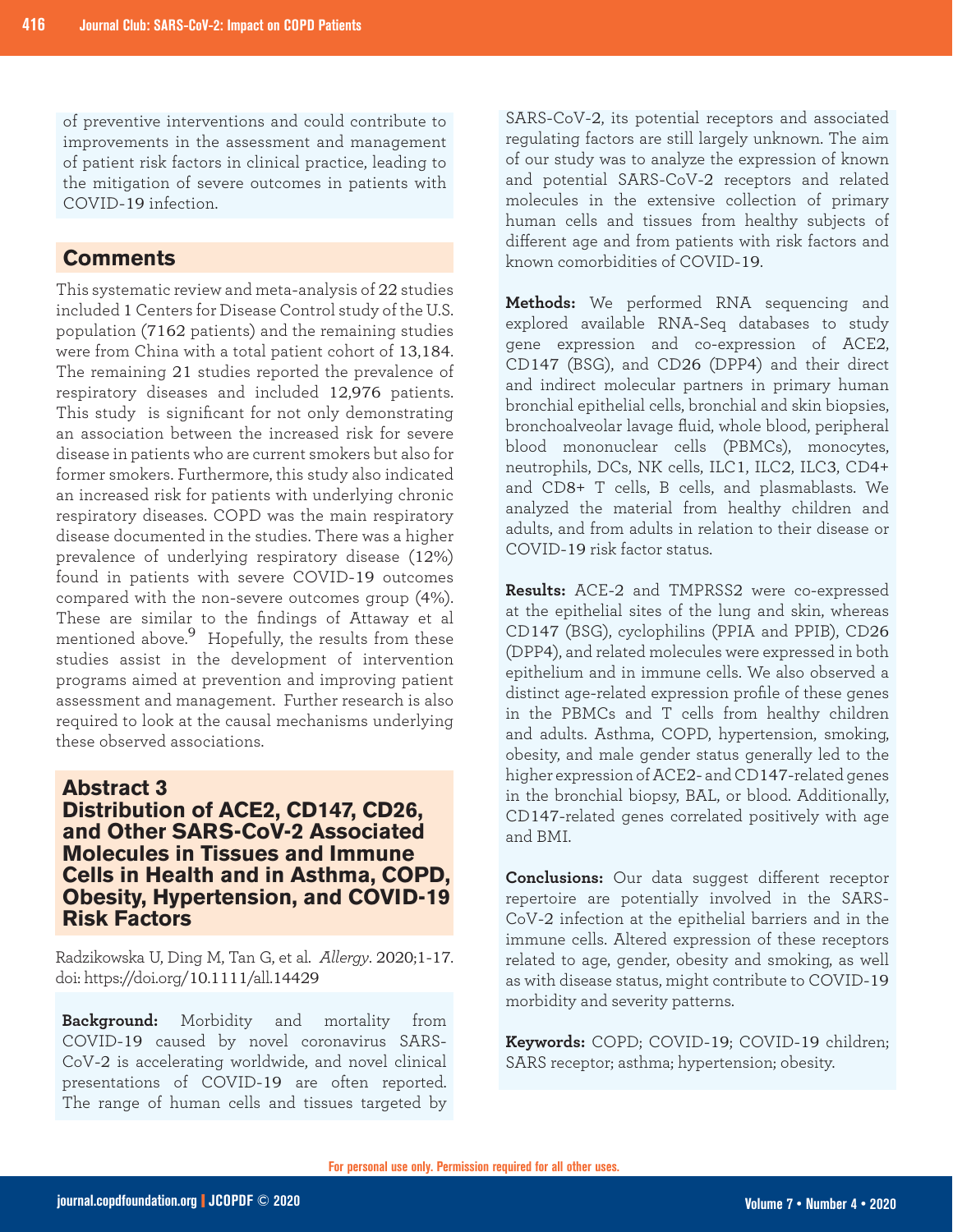### **Comments**

The majority of individuals who become infected with COVID-19 have relatively mild symptoms however, approximately 20% of individuals demonstrate severe or critically severe disease such as pneumonia, respiratory failure, septic shock, multi-organ failure and thromboembolic disease. A majority of the deaths that have occurred from COVID-19 are in patients with chronic conditions such as cardiovascular disease, COPD, diabetes and obesity. Male gender and age are also identified as risk factors for more serious outcomes. The exact mechanisms for these observations remain unknown. It is hypothesized that COVID-19 may target specific organ systems secondary to factors that render patients with chronic disease more susceptible. Zhou et al recently reported that the SARS-CoV-2 uses the ACE-2 receptor as the cellular entry receptor. $^{20}$  ACE-2 is responsible for the breakdown of angiotensin 2 to its metabolites that are potent vasodilators. ACE-2 is expressed in a variety of different tissues including the upper and lower respiratory tract, myocardium and gastrointestinal mucosa. Leung et al has demonstrated that ACE-2 gene expression in bronchial epithelial cells was significantly increased in COPD versus non-COPD individuals (COPD 2.52±0.66 versus non-COPD 1.70±0.51).<sup>21</sup> Current smokers were also shown to have a significantly higher gene expression of ACE-2 compared to never smokers, (current smokers 2.77±0.91 versus never smokers 1.78±0.39 (*P*=0.024). Even when they adjusted for smoking status, the association between ACE-2 expression and COPD remained significant. The findings from this study further support the important role that the ACE-2 receptors may play in increased susceptibility in patients with COPD and other chronic conditions.

#### **Abstract 4**

**Risk of COVID-19-Related Death Among Patients with Chronic Obstructive Pulmonary Disease or Asthma Prescribed Inhaled Corticosteroids: An Observational Cohort Study Using the OpenSAFELY Platform**

Schultze A, Walker AJ, MacKenna B, et al. *Lancet Respir Med*. 2020; published online Sep 24, 2020. doi: https://doi.org/10.1016/S2213-2600(20)30415-X

**Background:** Early descriptions of patients admitted to hospital during the COVID-19 pandemic showed a lower prevalence of asthma and chronic obstructive pulmonary disease (COPD) than would be expected for an acute respiratory disease like COVID-19, leading to speculation that inhaled corticosteroids (ICSs) might protect against infection with severe acute respiratory syndrome coronavirus 2 or the development of serious sequelae. We assessed the association between ICS and COVID-19-related death among people with COPD or asthma using linked electronic health records (EHRs) in England, UK.

**Methods:** In this observational study, we analyzed patient-level data for people with COPD or asthma from primary care EHRs linked with death data from the Office of National Statistics using the OpenSAFELY platform. The index date (start of follow-up) for both cohorts was March 1, 2020; follow-up lasted until May 6, 2020. For the COPD cohort, individuals were eligible if they were aged 35 years or older, had COPD, were a current or former smoker, and were prescribed an ICS or long-acting β agonist plus long-acting muscarinic antagonist (LABA–LAMA) as combination therapy within the 4 months before the index date. For the asthma cohort, individuals were eligible if they were aged 18 years or older, had been diagnosed with asthma within 3 years of the index date, and were prescribed an ICS or short-acting β agonist (SABA) only within the 4 months before the index date. We compared the outcome of COVID-19-related death between people prescribed an ICS and those prescribed alternative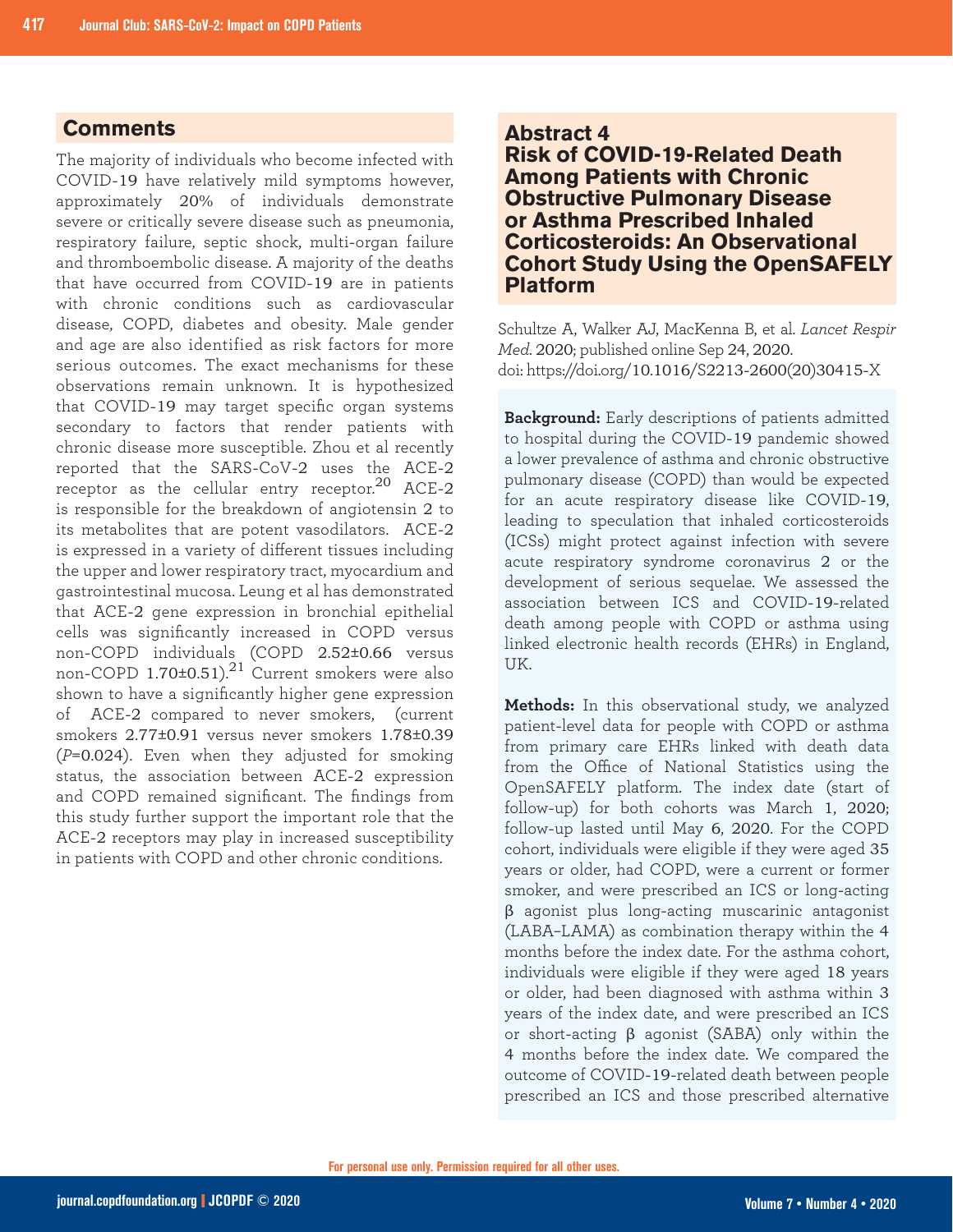respiratory medications: ICSs versus LABA–LAMA for the COPD cohort, and low-dose or medium-dose and high-dose ICSs versus SABAs only in the asthma cohort. We used Cox regression models to estimate hazard ratios (HRs) and 95% CIs for the association between exposure categories and the outcome in each population, adjusted for age, sex, and all other prespecified covariates. We calculated e-values to quantify the effect of unmeasured confounding on our results.

**Findings:** We identified 148 557 people with COPD and 818 490 people with asthma who were given relevant respiratory medications in the 4 months before the index date. People with COPD who were prescribed ICSs were at increased risk of COVID-19 related death compared with those prescribed LABA– LAMA combinations (adjusted HR 1·39 [95% CI 1·10–1·76]). Compared with those prescribed SABAs only, people with asthma who were prescribed highdose ICS were at an increased risk of death (1·55  $[1.10-2.18]$ , whereas those given a low or medium dose were not  $(1.14 [0.85 - 1.54])$ . Sensitivity analyses showed that the apparent harmful association we observed could be explained by relatively small health differences between people prescribed ICS and those not prescribed ICS that were not recorded in the database (e value lower 95% CI 1·43).

**Interpretation:** Our results do not support a major role for regular ICS use in protecting against COVID-19-related death among people with asthma or COPD. Observed increased risks of COVID-19-related death can be plausibly explained by unmeasured confounding due to disease severity.

**Funding:** UK Medical Research Council.

## **Comments**

This study demonstrated that while comorbidities were similar between groups, exacerbations in the previous year were more frequent in the ICS combination group suggesting that ICSs are used in patients with more frequent exacerbations and probable more severe disease. Unfortunately, the investigators did not include significant confounding factors in the analysis such as severity of COPD and exacerbation frequency.

Inclusion of such data would have helped clarify whether ICS use was the cause for worse outcomes related to COVID-19 or rather a surrogate marker of disease severity. Furthermore, in the COPD cohort there was an increased risk of COVID-related death for the ICS use group, even after adjusting for relevant factors such as age and comorbidities. A sensitivity analysis indicated that the ICS/long-acting beta2-agonist (LABA)/ long-acting muscarinic antagonists (LAMA) group were at the highest risk of death compared to LABA/LAMA and ICS/LABA groups. There were no significant differences in death rates comparing ICS/ LABA to LABA/LAMA. This would argue that the differences cannot be explained by ICS use. Rather, this would seem to indicate that patients who were on triple therapy had more severe underlying disease and thus were more likely to have poor outcomes. This study is instructive in highlighting the fact that ICS use may identify patients with more severe disease and represent a surrogate marker of underlying disease severity rather than being the cause for poorer outcomes. The results suggest that patients who are on ICSs should not necessarily stop them but that we should not try to put patients on higher doses of ICSs in hopes of them having a protective effect.